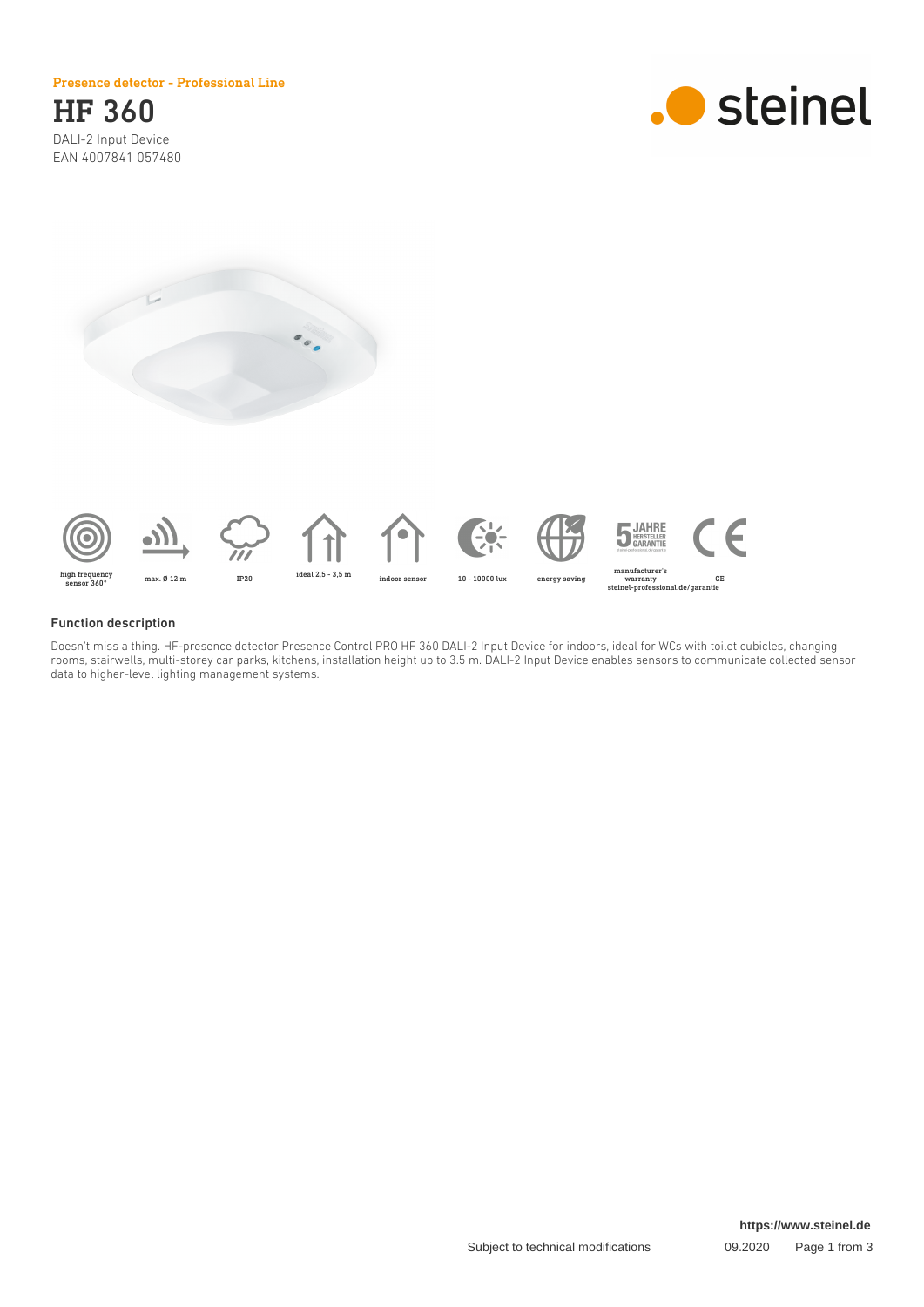HF 360 DALI-2 Input Device EAN 4007841 057480



# Technical specifications

| Type                                             | Presence detector                                                                                     |
|--------------------------------------------------|-------------------------------------------------------------------------------------------------------|
| Dimensions $(L \times W \times H)$               | 56 x 120 x 120 mm                                                                                     |
| Mains power supply                               | $12 - 22.5$ V                                                                                         |
| Power supply, detail                             | DALI bus                                                                                              |
| Sensor Technology                                | High frequency                                                                                        |
| Application, place                               | Indoors                                                                                               |
| Application, place, room                         | function room / ancillary room,<br>kitchenette, stairwell, WC /<br>washroom. Indoors                  |
| Installation site                                | ceiling                                                                                               |
| Installation                                     | Concealed wiring                                                                                      |
| HF-system                                        | 5.8 GHz                                                                                               |
| Electronic scalability                           | Yes                                                                                                   |
| Mechanical scalability                           | No                                                                                                    |
| Mounting height                                  | $2,50 - 3,5$ m                                                                                        |
| Optimum mounting height                          | 2.5 <sub>m</sub>                                                                                      |
| Detection                                        | also through glass, wood and stud<br>walls                                                            |
| Detection angle                                  | 360°                                                                                                  |
| Angle of aperture                                | 160°                                                                                                  |
| Sneak-by quard                                   | Yes                                                                                                   |
| Capability of masking out individual<br>segments | Yes                                                                                                   |
| Reach, detail                                    | 1 or 2 detection directions can be<br>masked out by stickers for<br>adjustment to the room situation. |

| Reach, radial                | $\emptyset$ 12 m (113 m <sup>2</sup> )   |
|------------------------------|------------------------------------------|
| Reach, tangential            | $\varnothing$ 12 m (113 m <sup>2</sup> ) |
| Twilight setting TEACH       | Yes                                      |
| Twilight setting             | $10 - 1000$ lx                           |
| Switching output 1, floating | No                                       |
| Switching output 2, floating | No                                       |
| Control output, Dali         | Addressable/slave                        |
| Basic light level function   | No                                       |
| With bus coupling            | Yes                                      |
| Settings via                 | <b>Bus</b>                               |
| With remote control          | N <sub>0</sub>                           |
| Interconnection              | Yes                                      |
| IP-rating                    | IP20                                     |
| Material                     | <b>Plastic</b>                           |
| Ambient temperature          | $-25 - 55$ °C                            |
| Colour                       | white                                    |
| Colour, RAL                  | 9010                                     |
| Manufacturer's Warranty      | 5 years                                  |
| Version                      | DALI-2 Input Device                      |
| PU1. EAN                     | 4007841057480                            |

# Accessories

| EAN 4007841 000363 | Surface-mounting adapter Control PRO AP Box (IP54) |
|--------------------|----------------------------------------------------|
| EAN 4007841 003036 | Control PRO guard cage                             |